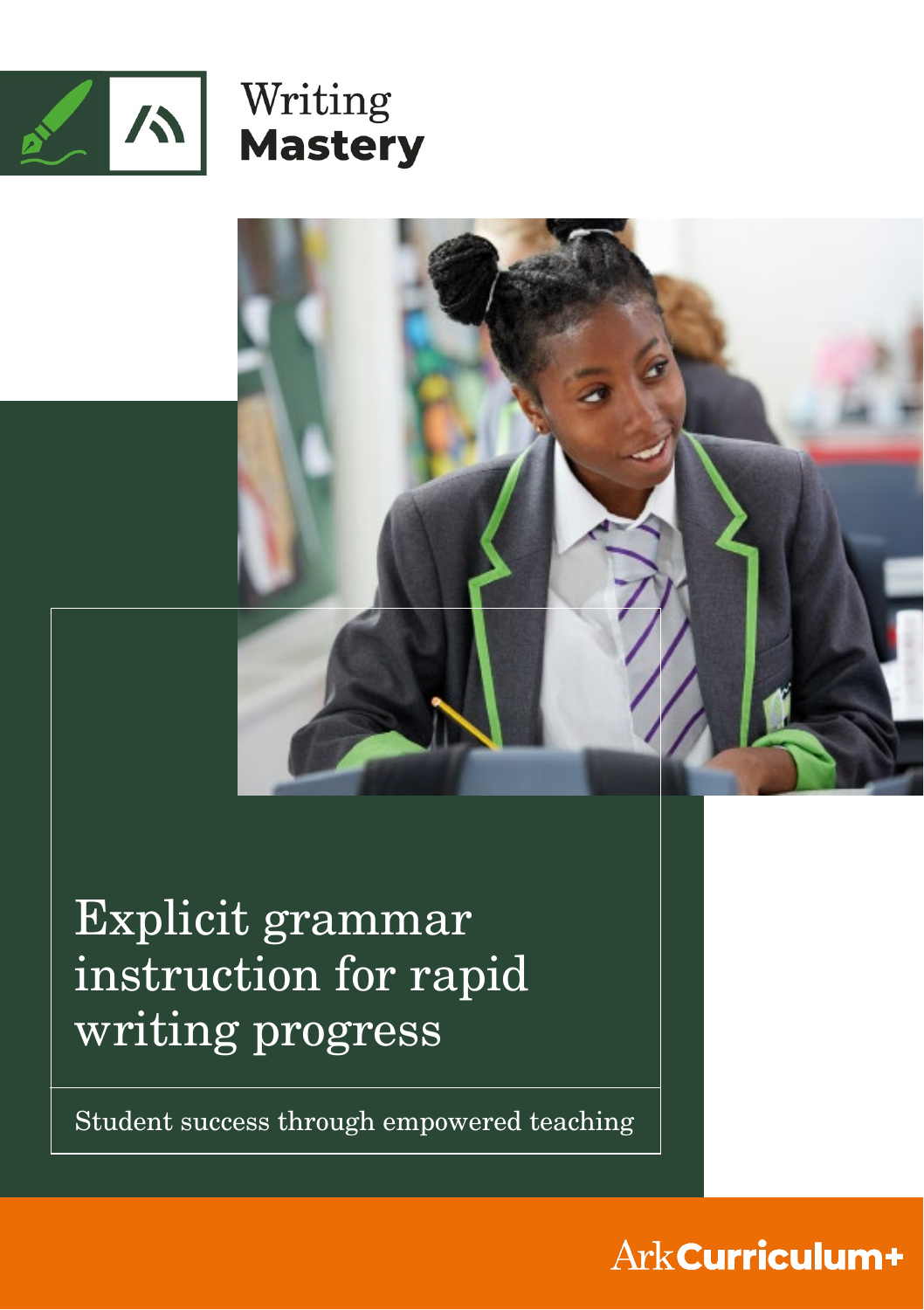# Student success through empowered teaching

Teachers hold the key to unlocking students' potential, and we are here to help you on that journey.Grown out of Ark Schools, one of the highest achieving academy groups in the UK, our team of well researched and highly skilled curriculum designers and expert trainers partner with you and your team to provide consistent, high-quality education for all students.We help you provide your best teaching to all students, working with you to close the attainment gap. We've seen the impact on disadvantaged students through our Ark Schools (making nearly half a grade more progress than their peers nationally) and are here to give all students the opportunities that an excellent education provides.





#### **Success for all**

We believe that education has the power to help every young person excel – and it all starts with you. By enriching the curriculum to move beyond achieving grades alone, we create a learning structure that constantly builds contextual and conceptual knowledge. Our holistic approach helps you to identify and support specific needs. As a result, we help to narrow the attainment gap, ensuring no child is left behind.

#### **Teachers make the difference**

Our programmes are built for teachers, because you are the people who can make a real difference to a young person's understanding. Personal development is central to our approach. We build teachers' subject and pedagogical expertise without taking time away from the classroom. We also ensure that teachers remain in control. You choose the material and topics, but can access pre- and post-teaching assistance to make the most impact with every lesson.

#### **Evidence meets practice**

When creating our programmes, we conduct in-depth research into the latest curriculum designs and pedagogical theories. This approach means our support is always grounded in evidence-based principles. Teachers also help to develop and test our curriculum in the classroom, meaning you can be confident that our programmes are accessible, easy to implement and make a tangible difference to the teacher and student experience.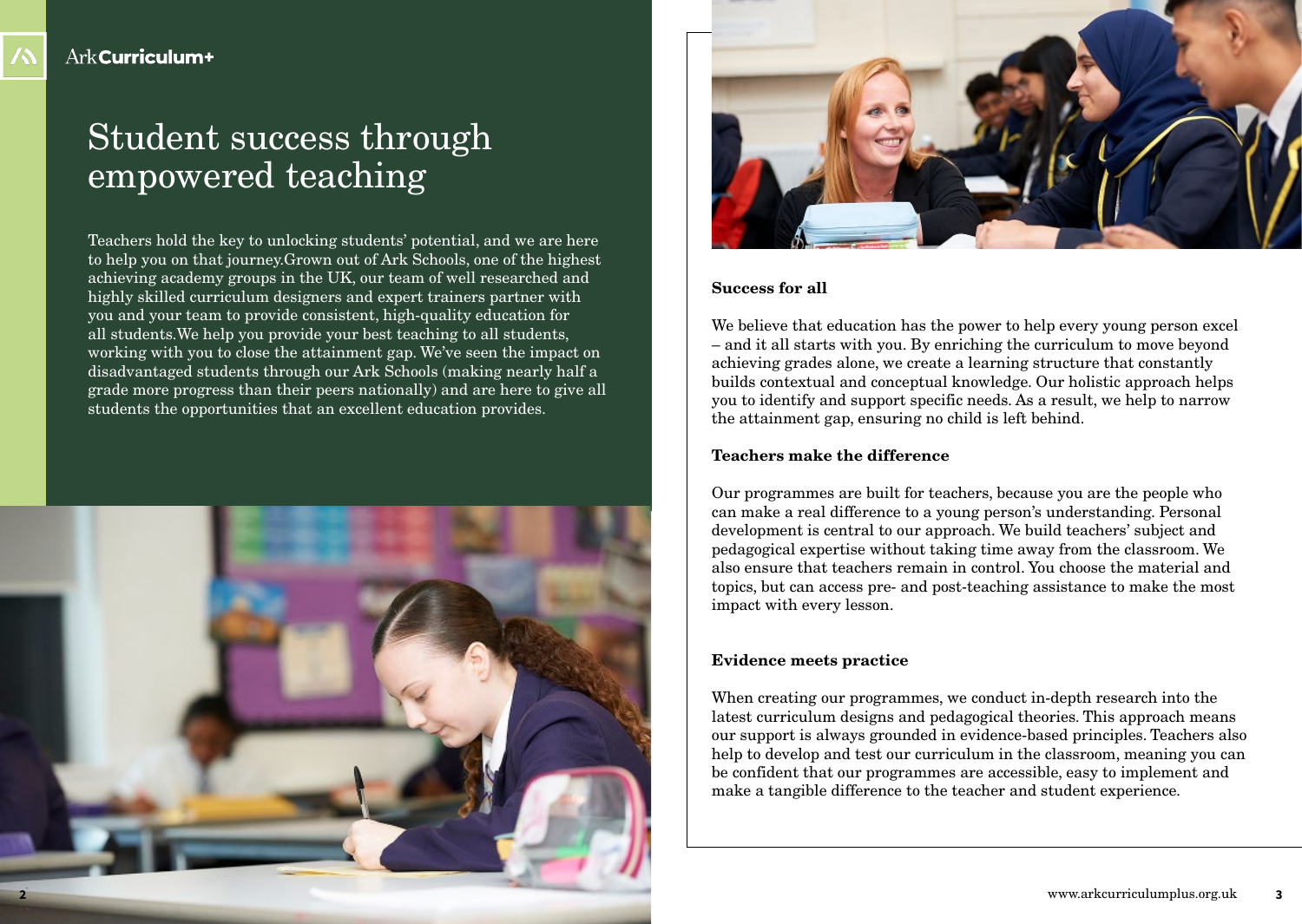# The Writing Mastery programme

Writing Mastery is a core part of the full English Mastery programme, and is now available as a standalone offer.

As part of the full English Mastery programme, Writing Mastery is already having a marked impact in hundreds of classrooms across the UK, supporting teachers to develop their implementation of a cohesive, research-backed approach to teaching writing.

Specifically designed for UK classrooms, the programme offers:

- **→ a meticulously-sequenced and interlinked Key Stage 3 writing curriculum**
- **→ integrated professional development and planning tools to support teachers' curriculum and pedagogical knowledge**
- **→ fully-resourced classroom materials, allowing students of all abilities to make explicit, observable progress throughout Key Stage 3**

Pricing information is available on our <u>[website](https://www.arkcurriculumplus.org.uk/join-us)</u>.



#### **Are you looking to develop your whole English curriculum?**

Our full English Mastery programme takes the same carefully planned, knowledge-rich approach as Writing Mastery, and also adds curriculum and training resources for Literary Heritage and Reading for Pleasure.

See page 14 to find out more.

## Our approach

Writing Mastery has been informed, delivered and refined by expert English teachers from across the country. Their experience has contributed to the development of the programme as a practical, powerful driver of student attainment.

Our lessons are based on discrete grammar teaching and deliberate, repeated practice. Students keep returning to the same rules in familiar and unfamiliar contexts again and again across the course.



This is what true mastery looks like: practice becomes habit and habit becomes long-term learning. This proven Key Stage 3 writing programme will complement your existing curriculum and support your school to:<br>• offer discrete grammar teaching

- that improves precision and accuracy in students' writing
- deliver a cohesive writing curriculum which allows your colleagues to plan and assess how well student know what great writing looks like, and whether they can do it in practice
- support teachers with integrated online training to help them confidently deliver grammar and language lessons, and target common misconceptions quickly and effectively
- free up teacher time in lesson planning, so they can focus on adapting their teaching to meet the needs of their particular students
- close the word gap with lessons that support systemic instruction of tier 2 vocabulary in embedded creative writing

**4**

**5**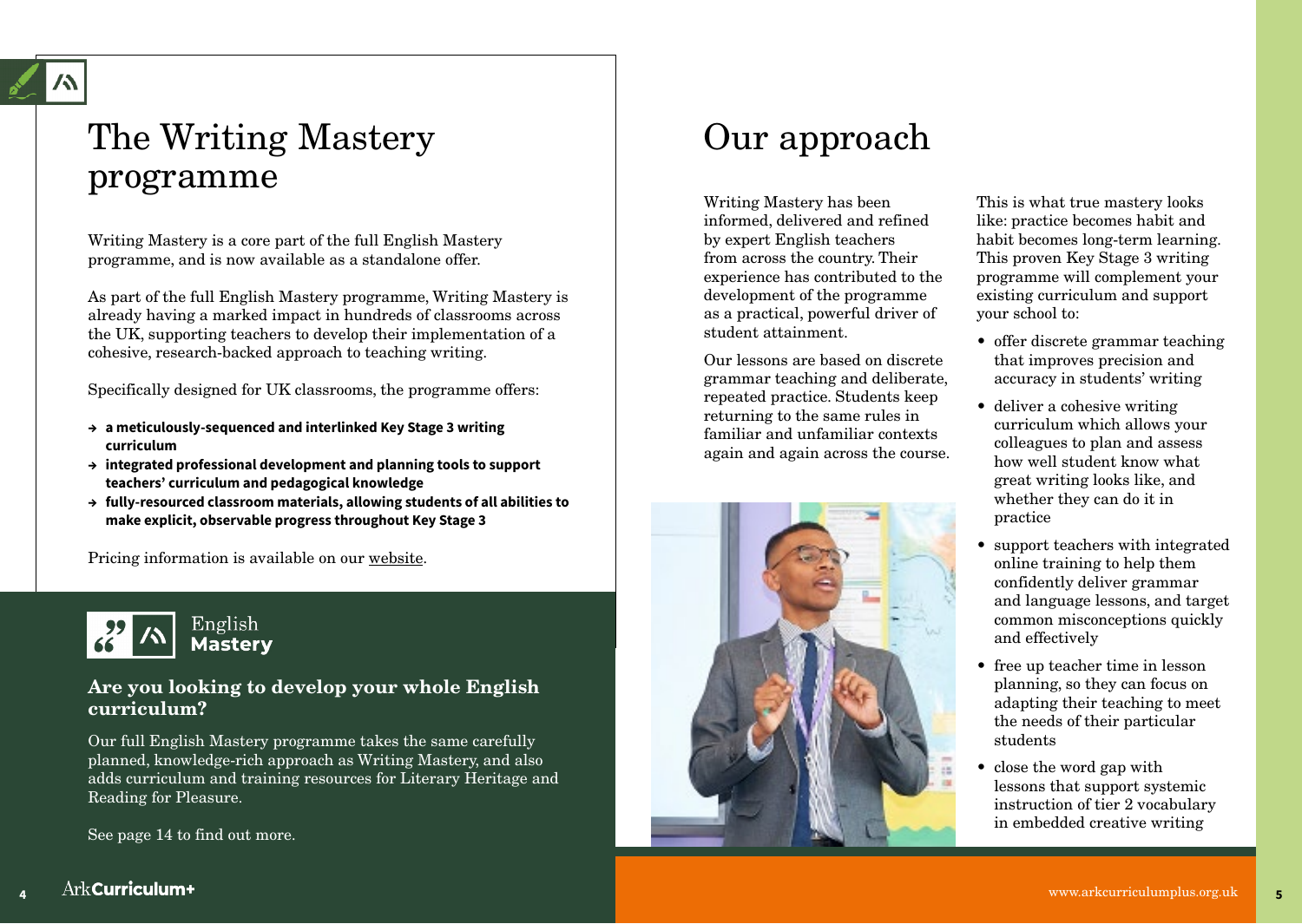## Proven impact

The Education Endowment Foundation's Process and Implementation Report on English Mastery found that:

- 74% of teachers felt students' **grammar skills** improved
- 68% of teachers felt students' **writing skills** improved
- 73% thought Writing Mastery was **quite or very effevctive**

**"** During the trial, teachers of Writing Mastery told us what a difference the programme is making:

*My subject knowledge with grammar and how we teach grammar, has improved hugely. Speaking to other teachers within the department, I think they too agree [...] we've all improved 100 per cent."* **"**

*What we are able to now do is think about how we deliver those resources. I think that's something that is quite empowering. [...] . We're actually able to think about how we deliver the content. The ability to be able to think about it as a teacher [...] is very liberating, and actually, a far better use of a teacher's time."What we are able to now do is think about how we deliver those resources. I think that's something that is quite empowering. [...] . We're actually able to think about how we deliver the content. The ability to be able to think about it as a teacher [...] is very liberating, and actually, a far better use of a teacher's time."*

Visit our website to hear more about the positive impact Writing Mastery has had in other secondary schools: **www.arkcurriculumplus.org.uk/case-studies**

## Helping all students on the route to recovery

**Success for all** has always been at the heart of our ambitious curriculum design. In recent times, more children than ever have been disadvantaged by the learning gap resulting from disrupted learning. To help support the route to recovery, Writing Mastery includes:

#### **→ Purposeful diagnostic assessment:**

- start of year diagnostic tasks to identify knowledge gaps
- signposting to curriculum guidance based on diagnostic assessment
- end of unit diagnostic quizzes to check progress
- **→ Tutor handbook:**
	- providing structured writing tuition for 1:1 or small group intervention
	- 'potential misconceptions' and 'suggested responses' for every activity, so tutors can anticipate, identify, and address misunderstandings the moment they arise
- **→ Multiple starting points:**
	- the 'stage, not age' approach means that all students access a curriculum that is appropriately challenging and engaging
	- students have opportunities to revisit prior knowledge and disrupt 'the forgetting curve'

Writing Mastery can also be used as an intervention resource to support individuals or small groups.



**"**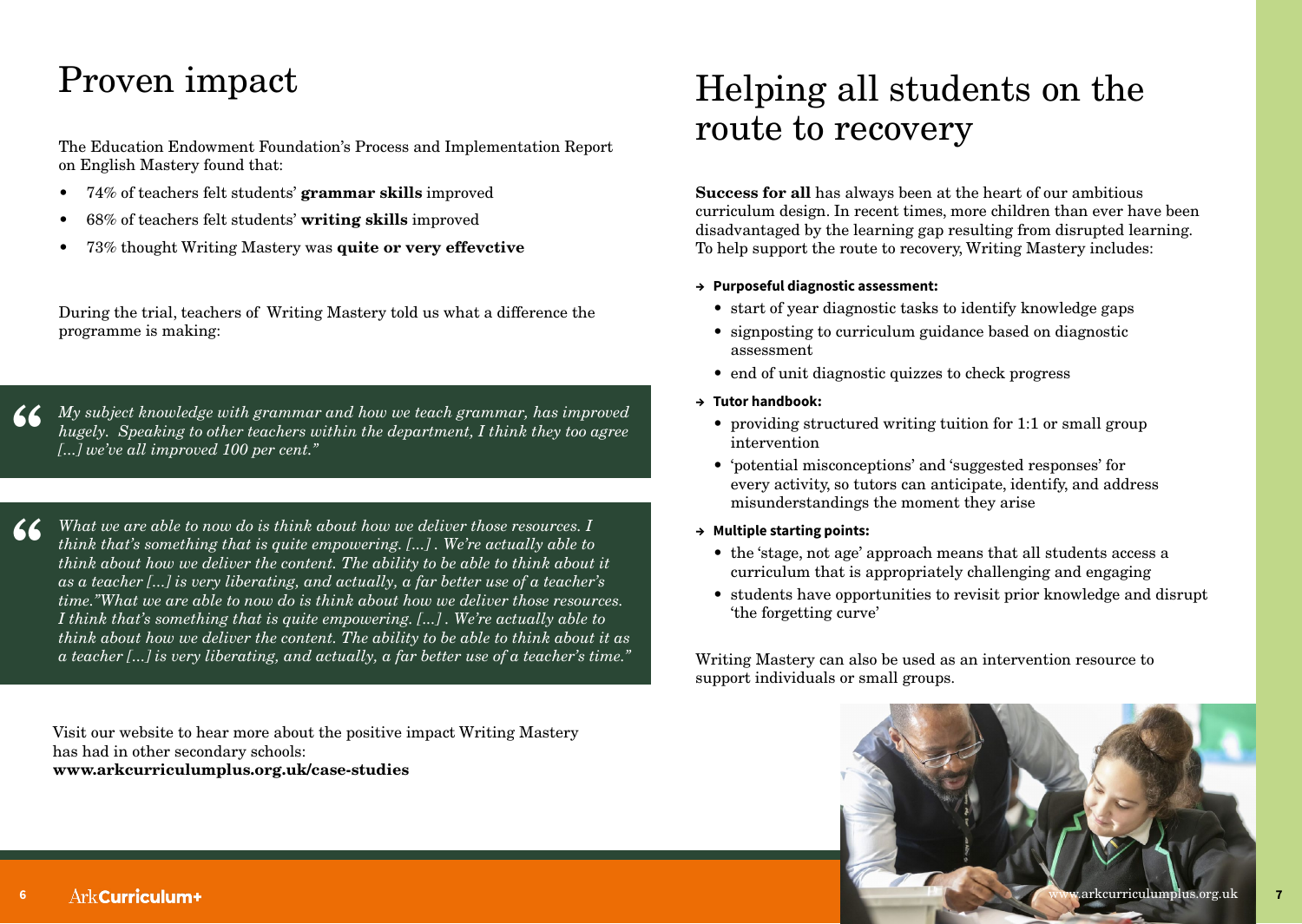## Supporting great teaching

The Education Endowment Foundation have identified that a sustained response will be required to negate the impact of school closures and that 'Great teaching is the most important lever schools have to improve outcomes for their pupils'.

At Ark Curriculum Plus, we've always believed that the teacher makes the difference, and we're committed to supporting ongoing teacher professional development.

Our MyMastery learning platform organises the resources into accessible units of learning. Each covers approximately 4–6 hours of learning, with all the curriculum planning, classroom resources and integrated professional development you'll need to teach that part of the curriculum. Our Writing Mastery Teacher Guides also take you through every step of the teaching process in detail.





## What do I get when I join the programme?

## The Writing Mastery curriculum

Growing as a confident and articulate English student requires students to be fluent in a large range of knowledge and skills. Through developing and implementing the Writing Mastery programme, we have found that the best way to develop students' understanding of writing, communication and expression is through a systematic, progressive approach to learning grammar and language.

As part of the programme, you can access a precisely defined, expertly sequenced writing curriculum, designed to support students at different starting points.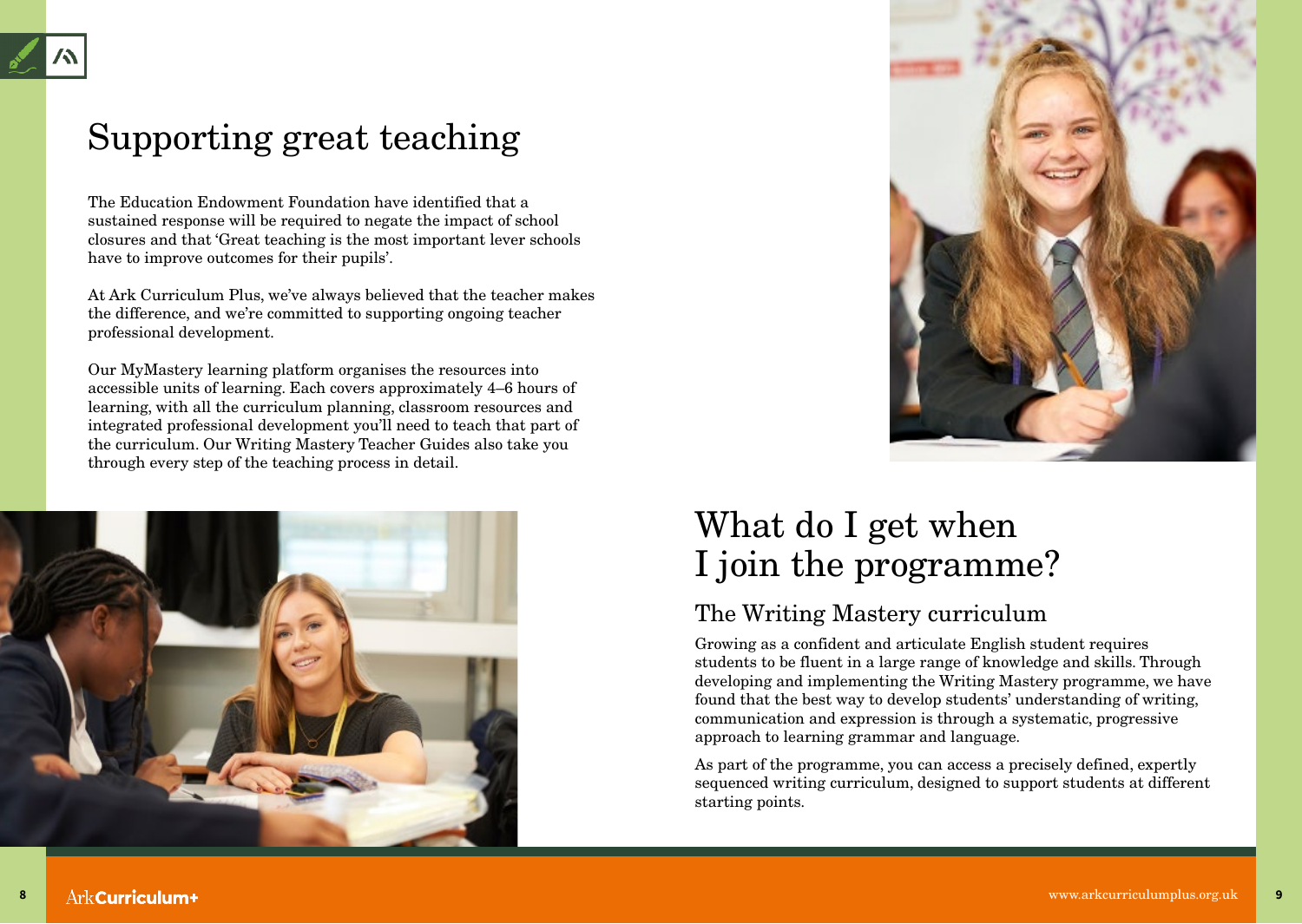# Access to the MyMastery learning platform

Our MyMastery learning platform is at the heart of our programme. It offers easy 'anytime, anywhere' access to the full suite of Writing Mastery content, including teaching materials and professional development.

# **Mv Mastery**

#### **Planning Guidance**

Co-planning is a key part of the Writing Mastery programme.

For any curriculum to have a real impact, teachers need to discuss, plan, and consider how to implement it within their classrooms. Our co-planning guidance and resources offer structured, thought-provoking frameworks to help teachers engage with the curriculum's scope and sequence, and plan how to make it work in the classroom.

#### **Assessment & Intervention**

A solid curriculum works best when it is accompanied by an appropriate assessment system. We provide a fully planned and integrated summative and formative assessment model that complements and advances the skills students develop during their Writing Mastery lessons, and allows you to take immediate action when you see students are getting 'stuck', or need a quick refresh of prior knowledge.

#### **Curriculum resources**

At the heart of our offer is the full set of classroom resources for Writing Mastery. These resources fall into two main categories: lesson resources and curriculum materials.

**Lesson resources** include full lesson slides, complete lesson guides and printable workbooks – and they are all completely editable.





**Curriculum materials** include the resources that support you to implement Writing Mastery effectively: lesson overviews, curriculum maps, potential misconceptions, and assessment tools.